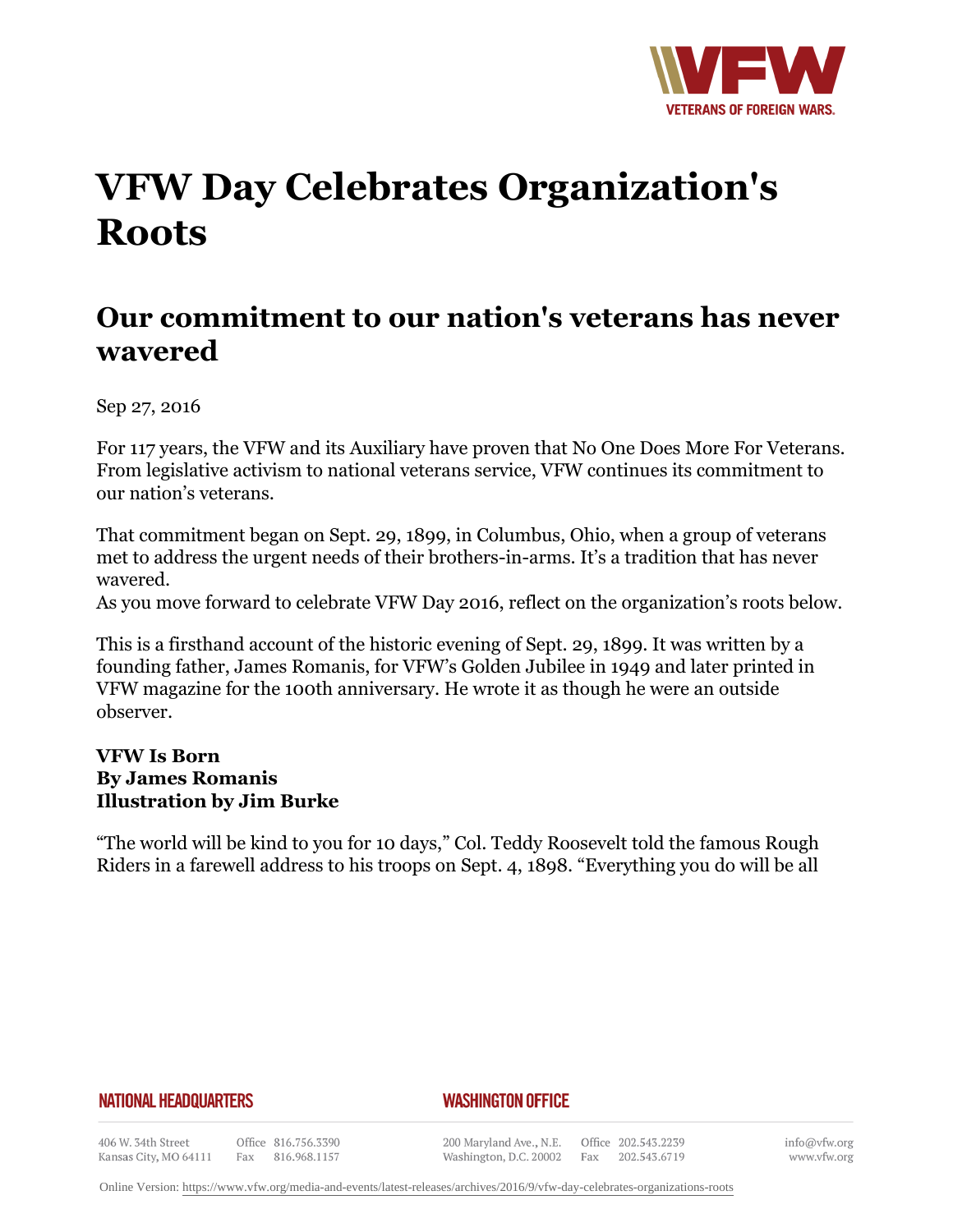

right.

"After that you will be judged by a stricter code, and if you prove worthless, you will be considered as spoiled by going to war."

# **Born in a Tailor Shop**

It was just about one year later, on the evening of Sept. 29, when Francis Dubiel, the proprietor of a modest tailoring store, located at 286 Main Street, Columbus, Ohio, pulled down the shades in his front door window to let his customers know that his labors for the day were over. His brow was furrowed with concentration as he stirred the fire in the potbellied stove in the back room.

There was an early autumn chill in the air and Dubiel was expecting company. One by one, and then in pairs, they drifted in during the next hour. Finally, 14 men (Simon Heiman, the 14th, arrived late. He had served with the 4th Ohio Volunteer Infantry on Puerto Rico.) sat about the room, the glow of the fire through the isinglass windows of the stove, and the flicker of the lone gas jet on the wall, casting fitful shadows over their somber faces.

The meeting was no casual get-together of old cronies. The very silence bespoke the serious matters that brought them into Dubiel's store. Jim Putnam, sitting next to a work table covered with unfinished orders, struck a sulfur match, and puffed with unusual vigor as he applied it to the bowl of his sturdy briar pipe. John Malloy lit a sweet caporal, sending smoke-rings curling toward the ceiling.

A tall, youthful man, one leg resting on a work bench underneath the gas light, rose to his feet to break the silence in the little room. The war with Spain had ended officially on April 11, 1899. James Romanis had recently returned with the 17th U.S. Infantry (Regiment) from its campaign on Cuba.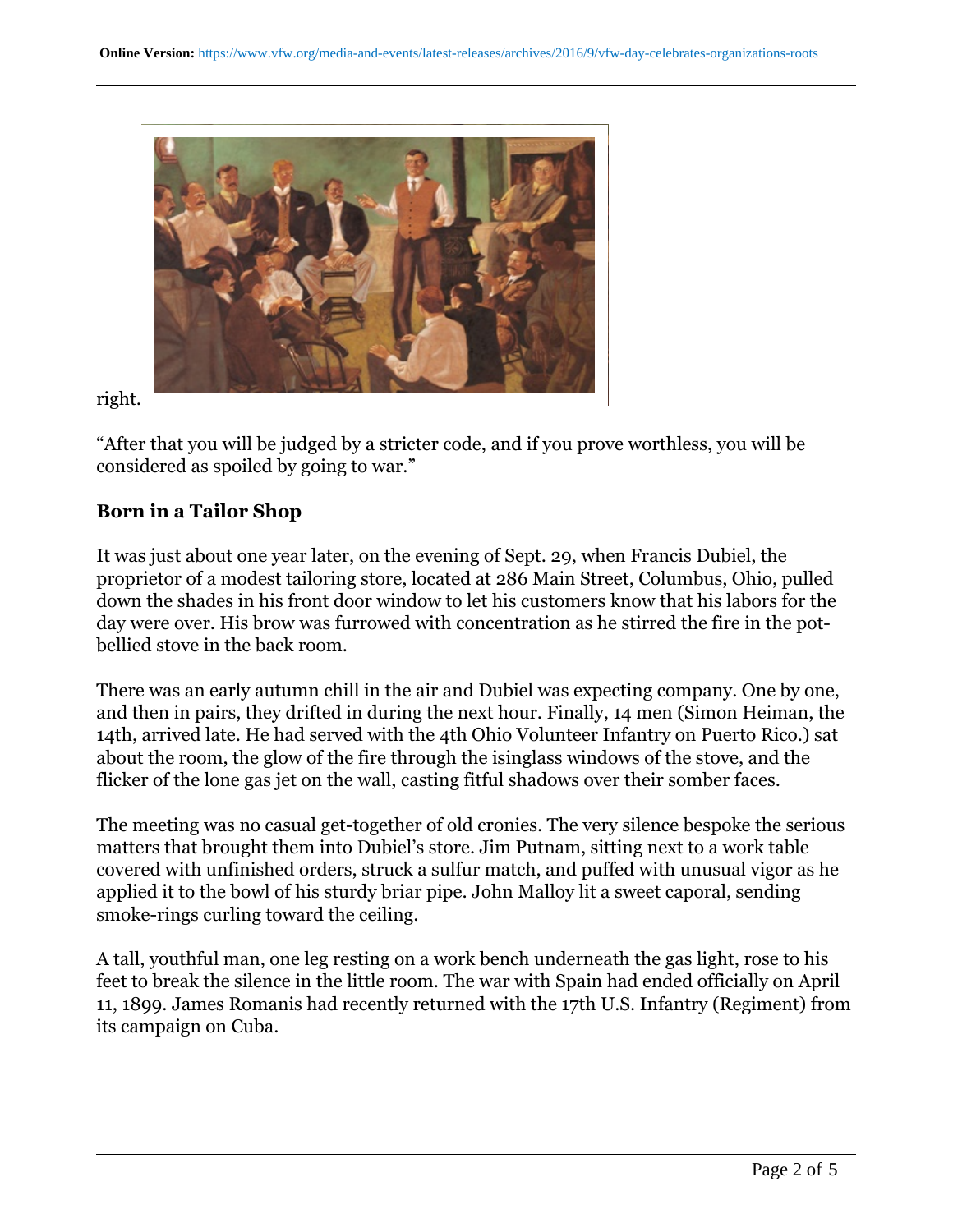He looked about the group as though mentally calling the roll of other 17th Infantry vets present. There sat George Kelly and Jim Putnam. Nearby were Bert Du Rant, John Malloy and Oscar Brookins. Beyond the stove, Walker Waddington sat on a high stool, while Simon Heiman and Charles Click shared a wooden box, and David Brown, Andrew Grant, John Clark and George Beekman stood leaning against the wall under a small window. Dubiel, the store's proprietor, stood a little apart, leaning against a stack of bolted fabrics.

Far from the minds of these men at that moment were the more popular topics of the day—5-cent cigars, tandem bicycles, the new horseless carriages, the daring knee-length bathing suits and the threatening Boer War in South Africa.

# **Desperate Need**

"Men," Romanis said quietly, "you all know why we are here. We've talked about this among ourselves for several weeks now.

"Thousands of our comrades are in desperate need. Something's got to be done to help them. We've waited long enough for the government to act, but nothing's happened."

There was deep conviction, a trace of bitterness in his voice. Daily, from the window of the pharmacy where he worked, just outside the gate of Columbus Barracks, Romanis had watched the exodus of discharged veterans, many of them sick and barely able to carry their few belongings.

Confusion and uncertainty were stamped upon their faces. For many of them, their worldly goods consisted of their discharge papers and the paltry few pennies of their final pay. Their regiment had gone to Cuba and then to the Philippines.

Some of them lived in Columbus and they came to the pharmacy where Jim Romanis worked to buy quinine and other medicines in an effort to cure the recurring attacks of tropical fever, skin disease and stomach disorders brought on by eating contaminated food because of a lack of refrigeration and slow transportation.

Romanis felt a deep compassion for these "forgotten men"—his comrades who had volunteered and had fought gallantly to win the adulation of a grateful nation, only to come home and find their brave deeds forgotten, their jobs gone, their families suffering from hunger and neglect.

# **Indifferent Public**

"The public is indifferent," Romanis went on, his voice rising with his indignation. "People are too busy making money to think of veterans who can't support their families because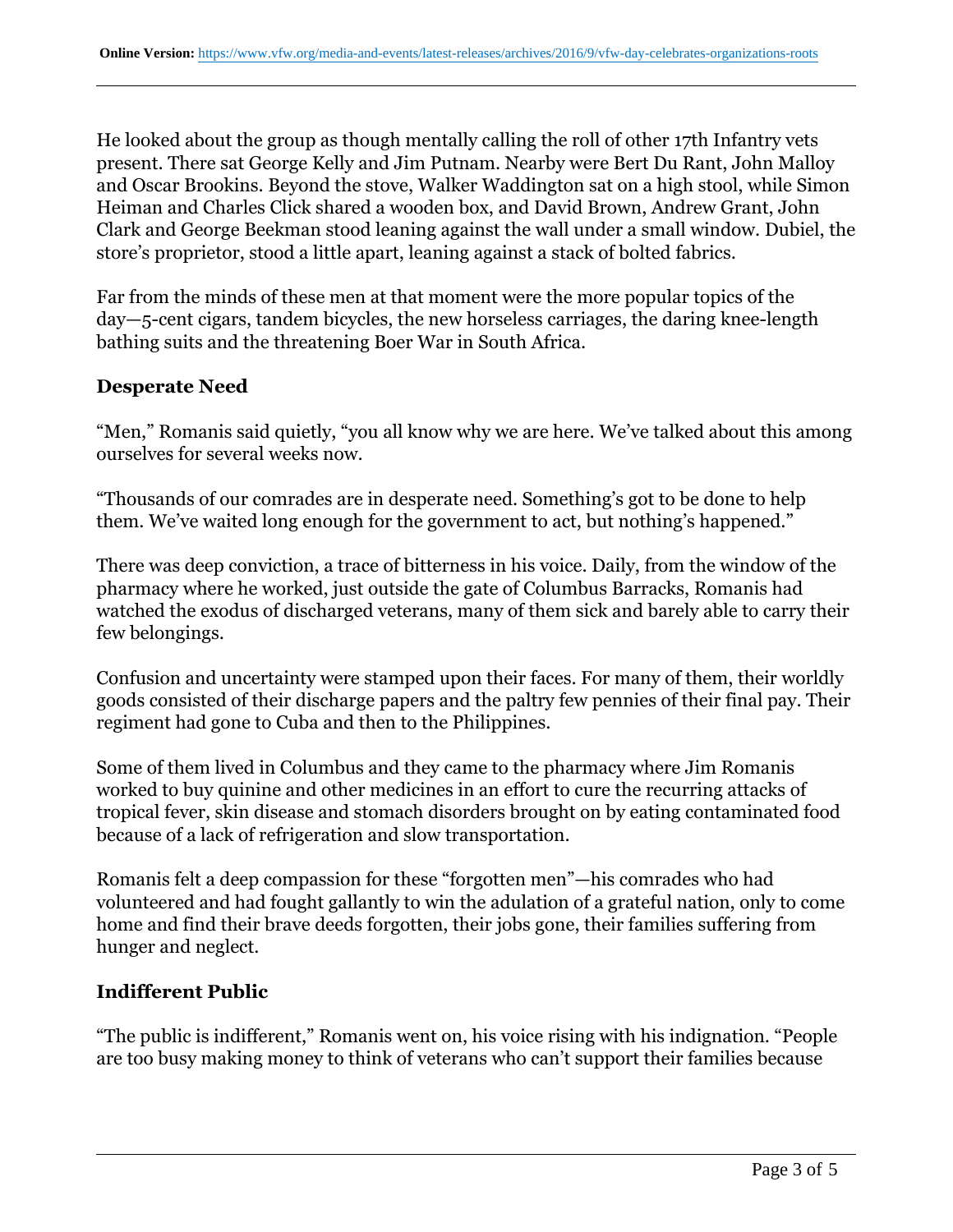they are sick and unable to work. Something's got to be done to help these men."

A murmur and a nodding of heads greeted his statement. "That kind of puts it up to us, since no one else seems interested, doesn't it?" suggested lanky Jim Putnam. "It certainly does," Romanis replied, with the entire group chorusing assent. "And what's more, it's up to us also to see that this country is better prepared if we have to fight another war, or if our sons are called on to be volunteers.

"We know what happened to a lot of our men because we didn't have what was needed to protect us from the enemy. I'm convinced many of our comrades died because they weren't properly trained to take care of themselves in battle.

"I say let's form an organization, right here and right now, that will fight for proper treatment for our veterans. But let's not stop there. Let's make it an organization which will demand that our country be prepared to defend itself against any enemy in the future."

The little group listened attentively as Romanis went on. "If our organization is going to amount to anything, we have to be united in spirit as well as in purpose. We've got to think alike on the basis of our own experiences. If every man who joins our organization is entitled to wear a campaign badge, he's sure to be familiar with the exact conditions we faced during the war.

"We can't expect the comrade who served in camp here at home to understand what we went through, nor will we condemn him for that. But we want to organize an outfit that will speak for the overseas veteran. When we speak up for national defense or a fair deal for veterans, the people will know that we speak from personal experience."

Romanis summed up the outcome of the momentous meeting in these words: "We've agreed to form an organization— one that's going to live and grow long after all of us are dead and gone. This society is going to be active as long as this country of ours is forced to defend itself in hostile waters and on foreign soil.

"We have the kindliest interest in the men who are not eligible to join our ranks, and shall do our utmost to protect their interests as well as the welfare of our overseas comrades. But this will be an organization of men who have survived the type of service that earns campaign medal recognition from the government of the United States.

"We pledge ourselves to work together for the benefit of our country, and for all men who are required to serve in our armed forces at home and beyond the boundaries of the United States in time of war."

# **Choosing a Name**